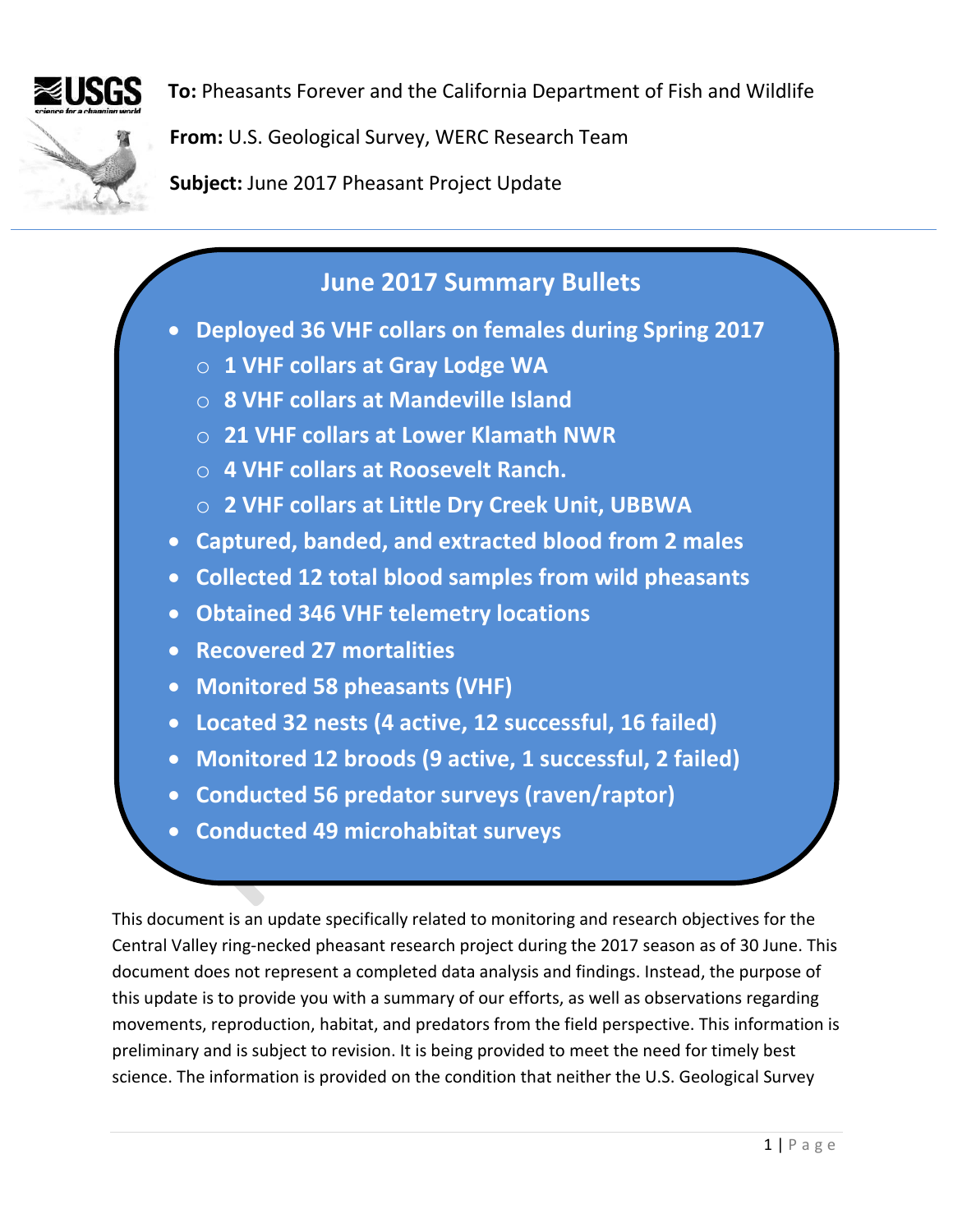nor the U.S. Government may be held liable for any damages resulting from the authorized or unauthorized use of the information.

## **Rooster Crowing Count Study**

During spring (March – May) of 2016 and 2017, we conducted a total of 47 experimental crowing count surveys at five study sites. Our primary objective was to estimate the frequency of individual male pheasant crows relative to the time of day. We also sought to estimate the likeliness of double counting male pheasant crows during a standard four-minute crowing count interval. The surveys were conducted at randomly selected pre-established crowing count stations from 45 minutes before sunrise to one hour after sunrise. One observer identified one or two individual male pheasants that could be reliably heard during the survey, and recorded the exact times at which each individual pheasant crowed. Another observer listened and recorded the exact times at which all male pheasants crowed at that station. The observers remained at a single station for the duration of the survey. These experimental crow counts were conducted in supplement to the standard two- and four-minute crow counts done at each study site. Standard crowing counts were conducted at least three times at each site between the first week of April and the first week of May. Results of these assessments will be included in the annual data summary following the end of the field season.

# **Trapping Efforts**

We use night-spotlighting techniques to capture adult pheasants at night using an ATV. However, pervasive rainfall and sodden field conditions throughout winter and early spring precluded trapping efforts until April when field conditions improved. A total of 36 VHF collars were deployed on female pheasants during April and May 2017 across five field sites. We deployed one VHF collar at Gray Lodge WA, eight at Mandeville Island, 21 at Lower Klamath NWR, 4 at Roosevelt Ranch, and 2 at the Little Dry Creek unit of Upper Butte Basin WA. We were unable to deploy transmitters at Yolo Bypass WA due to flood conditions during the trapping season. Including the surviving hens marked during the 2015 and 2016 field seasons, we monitored a total of 58 active VHF collars deployed across five field sites as of 30 June 2017.



**Captured female being positioned for blood extraction at Lower Klamath NWR**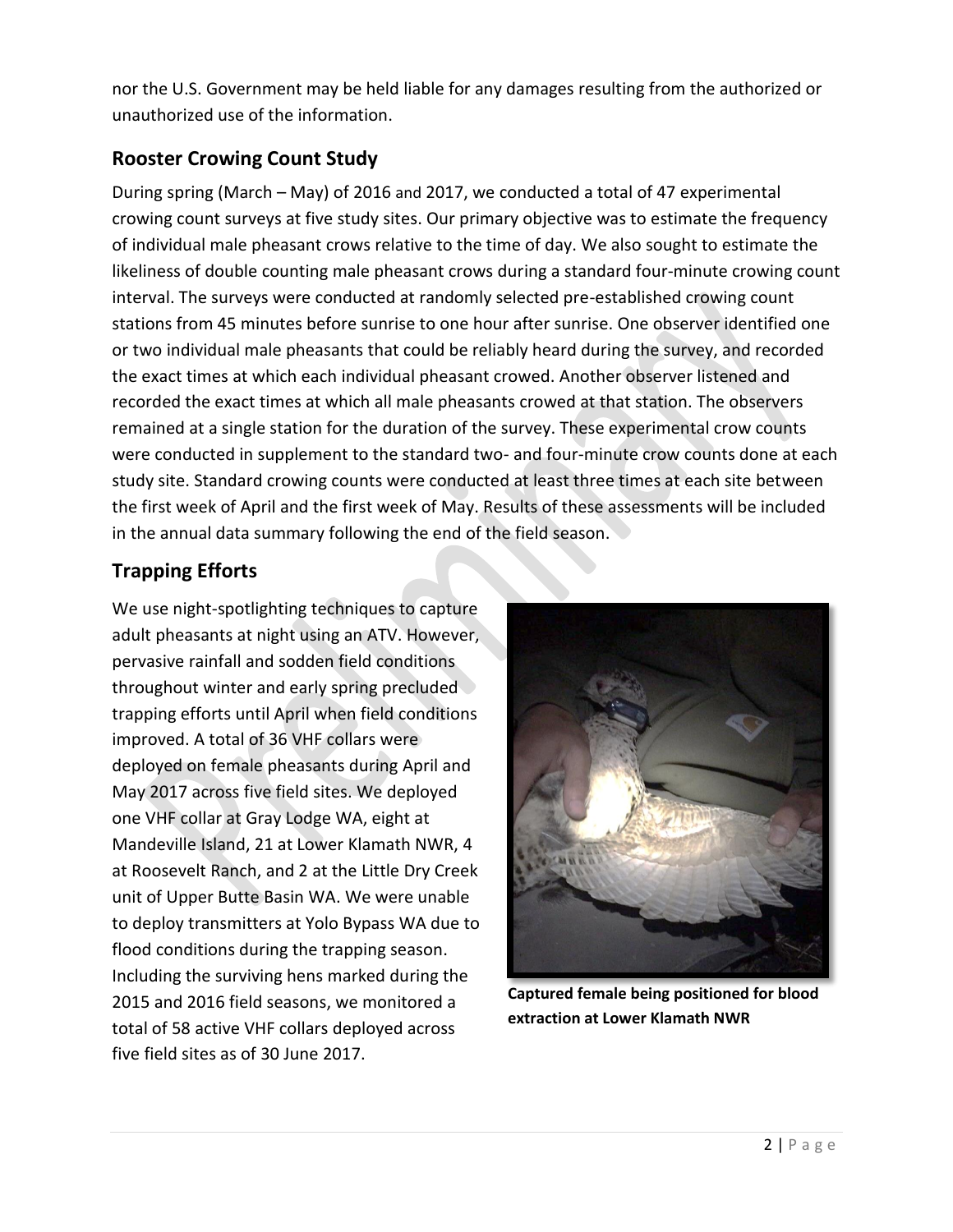## **Telemetry Monitoring**

We carried out telemetry on a sample of pheasant across multiple populations ranging from the Sacramento-San Joaquin River Delta to the Klamath Basin to accomplish the following study objectives: 1) estimating demographic rates, 2) estimating space use patterns, 3) developing an integrated population model, and 4) identifying factors that limit and regulate population growth. During February – June 2017, we obtained 476 ground telemetry locations on 58 active VHF units (Gray Lodge WA, *n* = 4; Mandeville Island, *n* = 11; Lower Klamath NWR, *n* = 23; Roosevelt Ranch, *n* = 10; Little Dry Creek, *n* = 10). Most marked females across all active sites have stayed within the same field they were captured. However, several of the females at Roosevelt Ranch have moved back and forth from a fallowed field on the southwest corner of the property to an active wheat field off property.



**Successful re-nest at Little Dry Creek; Hatched 6 June**

*Reproduction. ―*Females began incubating nests during the first week of April, and the first nest was located on 5 April. We have located 32 nests (4 active, 12 successful, 16 failed) across five sites as of 30 June. Seven nests were monitored at Mandeville Island (2 successful, 5 failed), five nests were monitored at Lower Klamath NWR (2 active, 3 failed), nine nests were monitored at Roosevelt Ranch (1 active, 4 successful, 4 failed), and 11 nests were monitored at Little Dry

Creek (2 active, 5 successful, 4 failed). Two nests at Mandeville Island and one at Lower Klamath NWR failed because the incubating females were killed on or near their nest. Additionally, two nests at Lower Klamath NWR and two at Roosevelt Ranch were abandoned. Broods are considered successful if at least one chick is present after 50 days post-hatch. Of the 12 broods monitored across the five sites, one was successful, two failed, and nine are still active.

*Mortalities*. *―*We recovered 31 mortalities across five field sites during February – June. Three mortalities were recovered at Gray Lodge WA, five at Mandeville Island, 14 at Lower Klamath NWR, six at Roosevelt Ranch, and three at Little Dry Creek. Two females were killed by farming equipment, five females were killed by mammalian predators, and three were killed by avian predators. Many of the carcasses were recovered after field conditions improved in the spring and there was not enough evidence to indicate a cause of mortality. Many of the carcasses were highly decomposed and only bone fragments remained.